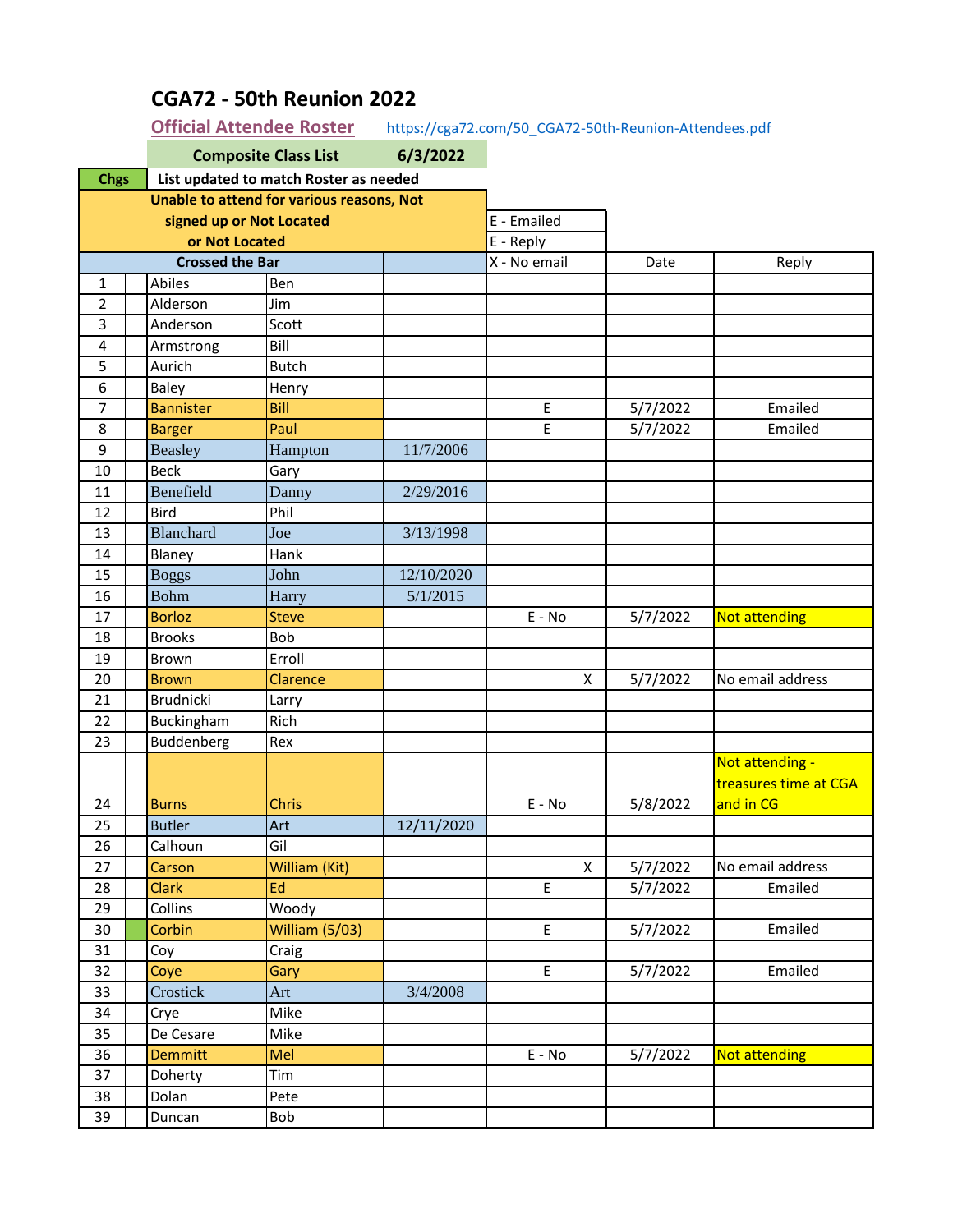| <b>Chgs</b><br>List updated to match Roster as needed |            |           |          |                                                                  |
|-------------------------------------------------------|------------|-----------|----------|------------------------------------------------------------------|
| Unable to attend for various reasons, Not             |            |           |          |                                                                  |
|                                                       |            |           |          | Not attending - Conflict                                         |
| 40<br>Galen<br>Dunton                                 |            | $E - No$  | 5/7/2022 | of schedule                                                      |
| Tony<br>41<br>Dupree                                  |            |           |          |                                                                  |
| 42<br>Dennis<br>Egan                                  |            |           |          |                                                                  |
| 43<br>Eger<br>Marty                                   |            |           |          |                                                                  |
| 44<br>Dave<br>Engan                                   |            |           |          |                                                                  |
| Farnsworth<br><b>Chuck</b><br>45                      |            | $E - No$  | 5/7/2022 | <b>Not attending</b>                                             |
| Bill<br>46<br>Fels                                    | 9/13/2005  |           |          |                                                                  |
| Fish<br><b>Dick</b><br>47                             |            |           |          |                                                                  |
| 48<br>Foley<br>John                                   |            |           |          |                                                                  |
| 49<br>Foreman<br>Paul                                 |            |           |          |                                                                  |
| 50<br>Forster<br><b>Harry</b>                         |            | E         | 5/7/2022 | Emailed                                                          |
| 51<br>Forsythe<br>Ken                                 |            | E         | 5/7/2022 | Emailed                                                          |
| 52<br>Frago<br>Gary                                   | 11/19/2019 |           |          |                                                                  |
| 53<br>Friday<br>Bob (05/04)                           |            | E         | 5/7/2022 | Emailed                                                          |
| 54<br>Fust<br>Clay                                    |            |           |          |                                                                  |
| 55<br>Gansz<br>Larry                                  |            |           |          |                                                                  |
| <b>Mike</b><br>Garwood<br>56                          |            | E         | 5/7/2022 | Emailed                                                          |
| 57<br>John (5/03)<br>Giglio                           |            | E         | 5/7/2022 | Emailed                                                          |
| Gill<br>58<br>Fred                                    |            |           |          |                                                                  |
| 59<br>Gillespie<br>Denny                              |            |           |          |                                                                  |
| 60<br>Gilmour<br>Tom                                  |            |           |          |                                                                  |
| 61<br>Gipson<br>Glenn                                 |            |           |          |                                                                  |
| Gonski<br>Ron<br>62                                   | 10/16/1996 |           |          |                                                                  |
| 63<br>Jim<br>Gormanson                                |            |           |          |                                                                  |
| 64<br>Grant<br>Huey                                   |            |           |          |                                                                  |
| <b>Mike</b><br>65<br>Gray                             | 6/28/2021  |           |          |                                                                  |
| 66<br>Gunderson<br>Joel                               |            |           |          |                                                                  |
| Hail<br>Laird<br>67                                   |            | E         | 5/7/2022 | Emailed                                                          |
| 68<br>Hallock<br>Bob                                  |            |           |          |                                                                  |
| Hanson<br>Gordon<br>69                                |            |           |          |                                                                  |
| 70<br>Harder<br>Dean                                  |            |           |          |                                                                  |
| <b>Harvey</b><br>71<br>Lane                           |            | E         | 5/7/2022 | Emailed                                                          |
| 72<br>Mike<br>Hathaway                                |            |           |          |                                                                  |
| 73<br>Tim<br>Healey                                   |            |           |          |                                                                  |
| 74<br>Heil<br>Gary                                    |            |           |          |                                                                  |
| 75<br>Henslee<br>Norm                                 |            |           |          |                                                                  |
| <b>Jeff</b><br>76<br><b>Hibbits</b>                   |            | E - Maybe | 5/8/2022 | Maybe - Still<br>considering - has been<br>in contact with Terry |
| Paul<br>77<br>Howard                                  |            |           |          |                                                                  |
| 78<br>Innes<br><b>Bob</b>                             | 7/8/2008   |           |          |                                                                  |
| 79<br>Johnson<br>Greg                                 |            |           |          |                                                                  |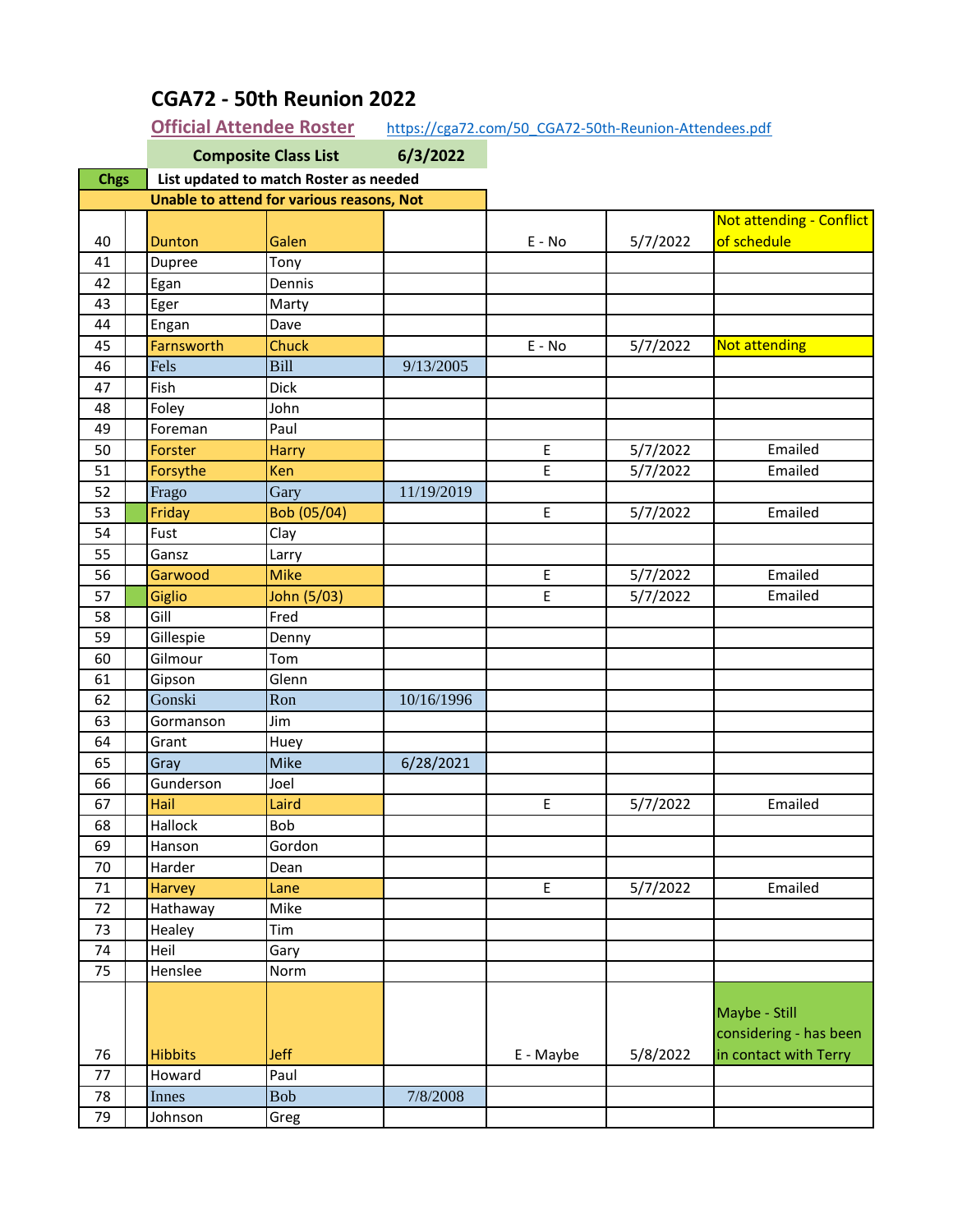|                                           |                                        | <b>Composite Class List</b> | 6/3/2022 |                                            |          |                                                                   |  |
|-------------------------------------------|----------------------------------------|-----------------------------|----------|--------------------------------------------|----------|-------------------------------------------------------------------|--|
| <b>Chgs</b>                               | List updated to match Roster as needed |                             |          |                                            |          |                                                                   |  |
| Unable to attend for various reasons, Not |                                        |                             |          |                                            |          |                                                                   |  |
| 80                                        | Johnson                                | Fred                        |          | $\mathsf{E}% _{0}\left( \mathsf{E}\right)$ | 5/7/2022 | Emailed                                                           |  |
| 81                                        | Jones                                  | Joe                         |          |                                            |          |                                                                   |  |
| 82                                        | Jones                                  | Scott                       |          |                                            |          |                                                                   |  |
| 83                                        | Kehoe                                  | James                       | 8/6/1969 |                                            |          |                                                                   |  |
| 84                                        | Kishman                                | Frank                       |          |                                            |          |                                                                   |  |
| 85                                        | Klinger                                | Chuck                       |          |                                            |          |                                                                   |  |
| 86                                        | Knee                                   | Rich                        |          |                                            |          |                                                                   |  |
| 87                                        | Kostuk                                 | Ray                         |          |                                            |          |                                                                   |  |
| 88                                        | Kreger                                 | <b>Bruce</b>                |          |                                            |          |                                                                   |  |
| 89                                        | Kyle                                   | Joe                         |          |                                            |          |                                                                   |  |
| 90                                        | Lapp                                   | Greg                        |          |                                            |          |                                                                   |  |
| 91                                        | Larned                                 | John                        |          |                                            |          |                                                                   |  |
| 92                                        | Lawrence                               | Kip                         |          |                                            |          |                                                                   |  |
| 93                                        | Leisy                                  | Craig                       |          |                                            |          |                                                                   |  |
| 94                                        | Litchliter                             | Fred                        |          |                                            |          |                                                                   |  |
| 95                                        | Love                                   | Tom                         |          | X                                          | 5/7/2022 | No email address                                                  |  |
| 96                                        | Malmrose                               | John                        |          |                                            |          |                                                                   |  |
| 97                                        | Marovelli                              | Marv                        |          | $E - No$                                   | 5/7/2022 | Not attending - Made<br>trip for 25th - not<br>repeating for 50th |  |
| 98                                        | <b>Martin</b>                          | John                        |          | E - No                                     | 5/7/2022 | Not attending                                                     |  |
| 99                                        | Matune                                 | Mike                        |          |                                            |          |                                                                   |  |
| 100                                       | McCarthy                               | Charlie                     |          |                                            |          |                                                                   |  |
| 101                                       | McCarthy                               | Jim                         |          |                                            |          |                                                                   |  |
| 102                                       | McCurdy                                | <b>Bruce</b>                |          |                                            | 5/7/2022 |                                                                   |  |
| 103                                       | <b>McDonald</b>                        | <b>Brian</b>                |          | $\mathsf{E}% _{0}\left( \mathsf{E}\right)$ | 5/7/2022 | Emailed                                                           |  |
| 104                                       | McEntire                               | Jim                         |          |                                            |          |                                                                   |  |
| 105                                       | Mead                                   | <b>Dick</b>                 |          |                                            |          |                                                                   |  |
| 106                                       | Meisenzahl                             | Tom                         |          |                                            |          |                                                                   |  |
| 107                                       | Melnick                                | Bruce                       |          |                                            | 5/7/2022 |                                                                   |  |
| 108                                       | Merrill                                | Scott                       |          | $E - No$                                   | 5/7/2022 | <b>Not attending - Medical</b>                                    |  |
| 109                                       | Meyer                                  | Jim                         |          |                                            |          |                                                                   |  |
| 110                                       | Meyers                                 | Tom                         |          |                                            |          |                                                                   |  |
| 111                                       | Morales                                | Carlos                      |          |                                            |          |                                                                   |  |
| 112                                       | Morton                                 | Jim                         |          |                                            |          |                                                                   |  |
| 113                                       | Mueller                                | Bob                         |          |                                            | 5/7/2022 |                                                                   |  |
| 114                                       | <b>Murray</b>                          | John                        |          | $\overline{E}$                             | 5/7/2022 | Emailed                                                           |  |
| 115                                       | Natwick                                | Jim                         |          |                                            |          |                                                                   |  |
| 116                                       | Neeb                                   | Doug                        | 3/6/2006 |                                            |          |                                                                   |  |
| 117                                       | Newell                                 | Terry                       |          |                                            |          |                                                                   |  |
| 118                                       | Ng                                     | Jimmy                       |          |                                            |          |                                                                   |  |
| 119                                       | Niesen                                 | <b>Brad</b>                 |          |                                            |          |                                                                   |  |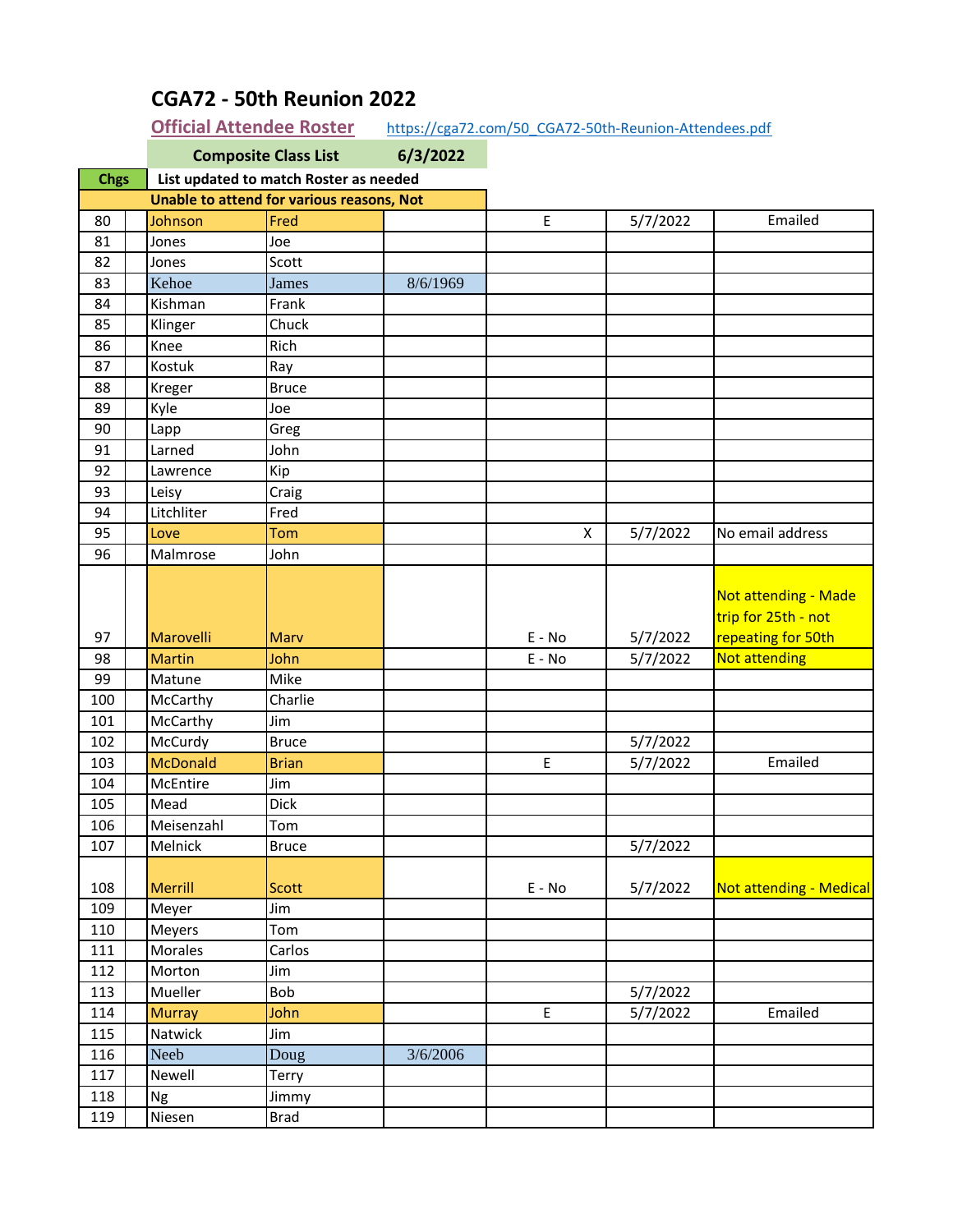|                                           | <b>Composite Class List</b><br>6/3/2022 |                                        |           |                                            |          |                         |
|-------------------------------------------|-----------------------------------------|----------------------------------------|-----------|--------------------------------------------|----------|-------------------------|
| <b>Chgs</b>                               |                                         | List updated to match Roster as needed |           |                                            |          |                         |
| Unable to attend for various reasons, Not |                                         |                                        |           |                                            |          |                         |
| 120                                       | Noll                                    | Mark                                   |           |                                            |          |                         |
| 121                                       | Norton                                  | Jim                                    |           |                                            |          |                         |
| 122                                       | Noyes                                   | David                                  |           |                                            |          |                         |
| 123                                       | Oberst                                  | Chris                                  |           |                                            | 5/7/2022 |                         |
| 124                                       | Ogle                                    | Wayne                                  |           | E                                          | 5/7/2022 | Emailed                 |
| 125                                       | <b>Oldacres</b>                         | <b>Dennis</b>                          |           | E.                                         | 5/7/2022 | Emailed                 |
| 126                                       | O'Neill                                 | John                                   |           |                                            |          |                         |
| 127                                       | Osmer                                   | Steve                                  |           |                                            |          |                         |
| 128                                       | Paar                                    | Tom                                    |           |                                            |          |                         |
| 129                                       | Page                                    | Ed                                     |           |                                            | 5/7/2022 |                         |
| 130                                       | Peak                                    | <b>Ned</b>                             |           | E                                          | 5/7/2022 | Emailed                 |
| 131                                       | Popieski                                | Pat (5/04)                             |           | E                                          | 5/7/2022 | Emailed                 |
| 132                                       | Poole                                   | <b>Steve</b>                           | 4/27/2016 |                                            | 5/7/2022 |                         |
| 133                                       | Ragsdale                                | Mike (5/03)                            |           | $\mathsf{E}$                               | 5/7/2022 | Emailed                 |
| 134                                       | Richardson                              | Jim                                    | 1/14/2015 |                                            | 5/9/2022 |                         |
|                                           |                                         |                                        |           |                                            |          |                         |
|                                           |                                         |                                        |           |                                            |          | Maybe - Still           |
|                                           |                                         |                                        |           |                                            |          | considering - suggested |
| 135                                       | <b>Robb</b>                             | <b>Norm</b>                            |           | E - Maybe                                  | 5/9/2022 | contact Terry soon      |
| 136                                       | Rodgers                                 | John                                   |           |                                            | 5/7/2022 |                         |
| 137                                       | <b>Rogers</b>                           | <b>Dave</b>                            |           | E                                          | 5/7/2022 | Emailed                 |
| 138                                       | Rohn                                    | Jim                                    |           |                                            |          |                         |
| 139                                       | Rollison                                | Ed                                     |           |                                            | 5/7/2022 |                         |
| 140                                       | Rome                                    | <b>Dennis</b>                          |           | E                                          | 5/7/2022 | Emailed                 |
| 141                                       | Sambor                                  | Frank                                  |           |                                            | 5/7/2022 |                         |
| 142                                       | Sande                                   | <b>Dennis</b>                          |           | X                                          | 5/7/2022 | No email address        |
| 143                                       | SanRomani                               | Danny                                  |           |                                            |          |                         |
| 144                                       | Scheid                                  | Kevin                                  |           |                                            |          |                         |
| 145                                       | Schmoeger                               | Robert                                 | 3/12/1971 |                                            | 5/7/2022 |                         |
| 146                                       | Secor                                   | Dave                                   |           | E                                          | 5/7/2022 | Emailed                 |
| 147                                       | Sellers                                 | Dick                                   |           |                                            |          |                         |
| 148                                       | Shade                                   | Penn                                   |           |                                            | 5/7/2022 |                         |
| 149                                       | Shannonhouse                            | John                                   |           | $\mathsf{E}% _{0}\left( \mathsf{E}\right)$ | 5/7/2022 | Emailed                 |
|                                           |                                         |                                        |           |                                            |          |                         |
|                                           |                                         |                                        |           |                                            |          | Not attending - Living  |
| 150                                       | Shaw                                    | John                                   |           | E - No                                     | 5/7/2022 | in AK and very busy     |
| 151                                       | <b>Sheek</b>                            | <b>Steve</b>                           |           | E                                          | 5/7/2022 | Emailed                 |
| 152                                       | Shelton                                 | <b>Marlin</b>                          |           | E                                          | 5/7/2022 | Emailed                 |
| 153                                       | Shidle                                  | Mike                                   | 1/12/2003 |                                            |          |                         |
| 154                                       | Smith                                   | Carl                                   |           |                                            |          |                         |
| 155                                       | Smith                                   | PC                                     |           |                                            |          |                         |
| 156                                       | Smith                                   | Kirk                                   |           |                                            | 5/7/2022 |                         |
|                                           |                                         |                                        |           |                                            |          | Not attending - Medical |
| 157                                       | Specht                                  | Jim                                    |           | $E - No$                                   | 5/7/2022 | for wife                |